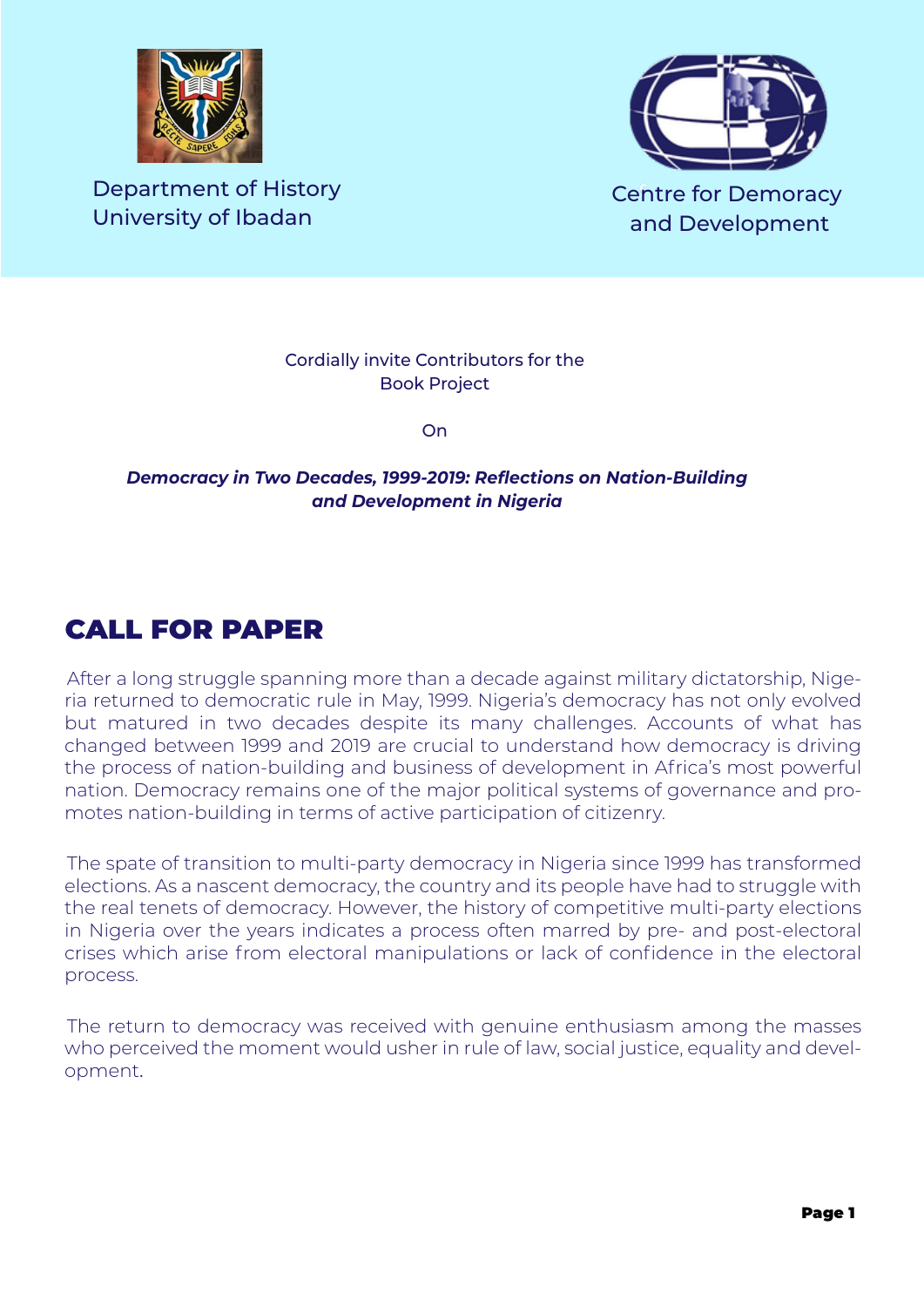That aspiration has been dashed due to economic crisis, insecurity and social tension. The hope for fundamental political and economic change waned. Is the colonial past of despotic governance under the indirect rule system and 'representative chieftaincies' hunting contemporary democratic practice? To what extent did the long years of military rule influence current democratic conducts and misconducts? Is Nigeria a good example of federal democratic state or unitary democratic state? How do we assess civic culture and viability of democratic institutions? In what ways are the various arms of government strengthening or undermining democratic values and principles. Scholarly papers are welcome to discuss Nigeria's democratic process since 1999 and how it has shaped the process of nation building and development.

## Sub-themes :

 Electoral reforms Governance and accountability Electoral violence Militarism, Insurgency, Irredentism and brigandage in a democracy Democracy and freedom of speech Corruption and anti-corruption in a democracy Party politics God fatherism and politics Democracy and social movements Democracy and civil society Democracy and nation-building Democracy and development Women in power and politics Democracy and the judiciary Democracy and the executive Democracy and the legislature Democracy and the military Case studies of dividends of democracy Changing nature of Intergroup relations in a democracy Democracy and peace-building Democracy and the youth Democracy and human security And many more.